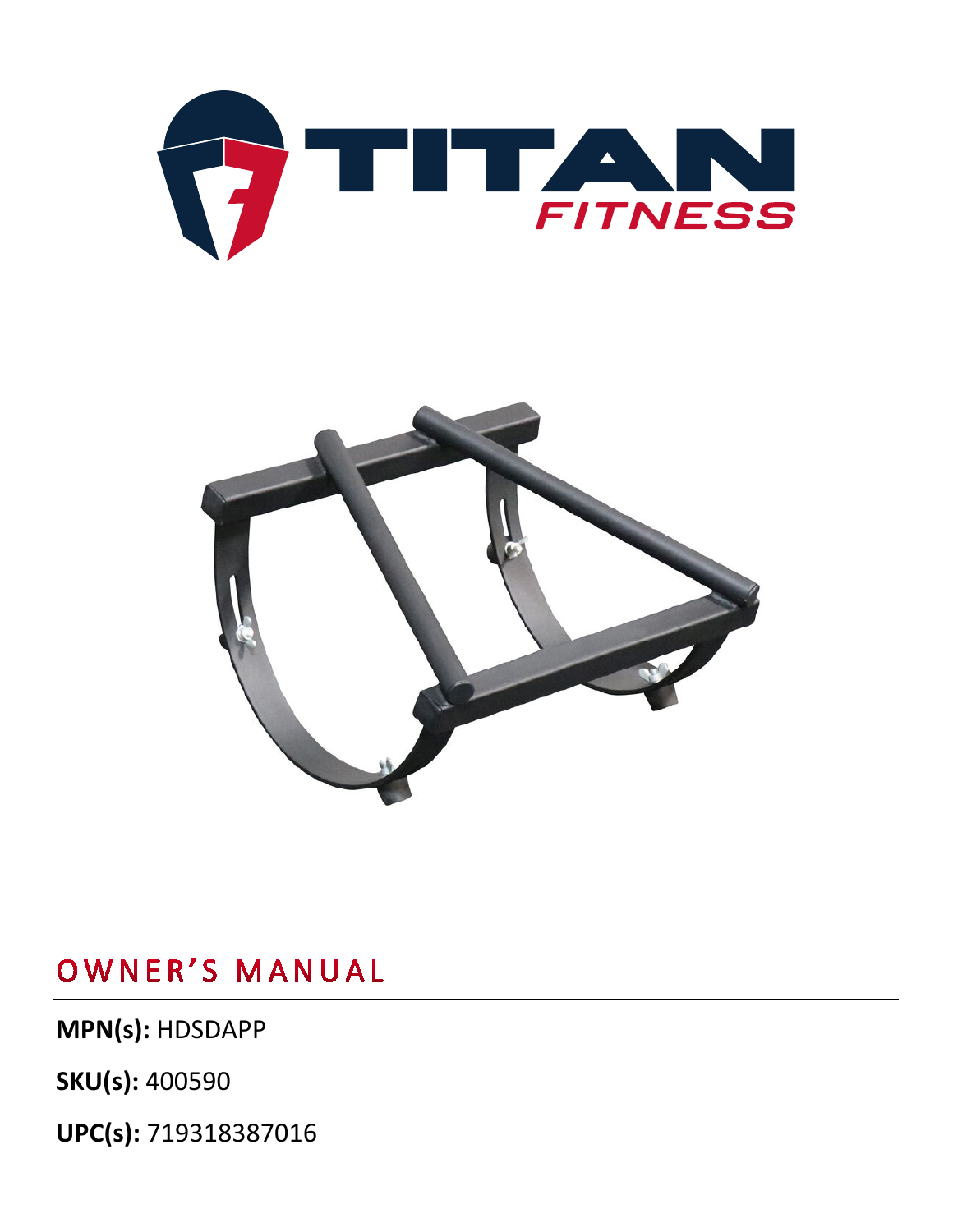

| <b>KEY</b> | <b>DESCRIPTION</b>                 | <b>QTY</b> |
|------------|------------------------------------|------------|
| (1)        | <b>ROCKING HANDSTAND APPARATUS</b> |            |
| (2)        | <b>M10 FLAT WASHER</b>             |            |
| (3)        | <b>M10 WING NUT</b>                |            |
| (4)        | M10-1.5X25MM RUBBER STOPPER        |            |

### ASSEMBLY INSTRUCTIONS

− No assembly required.